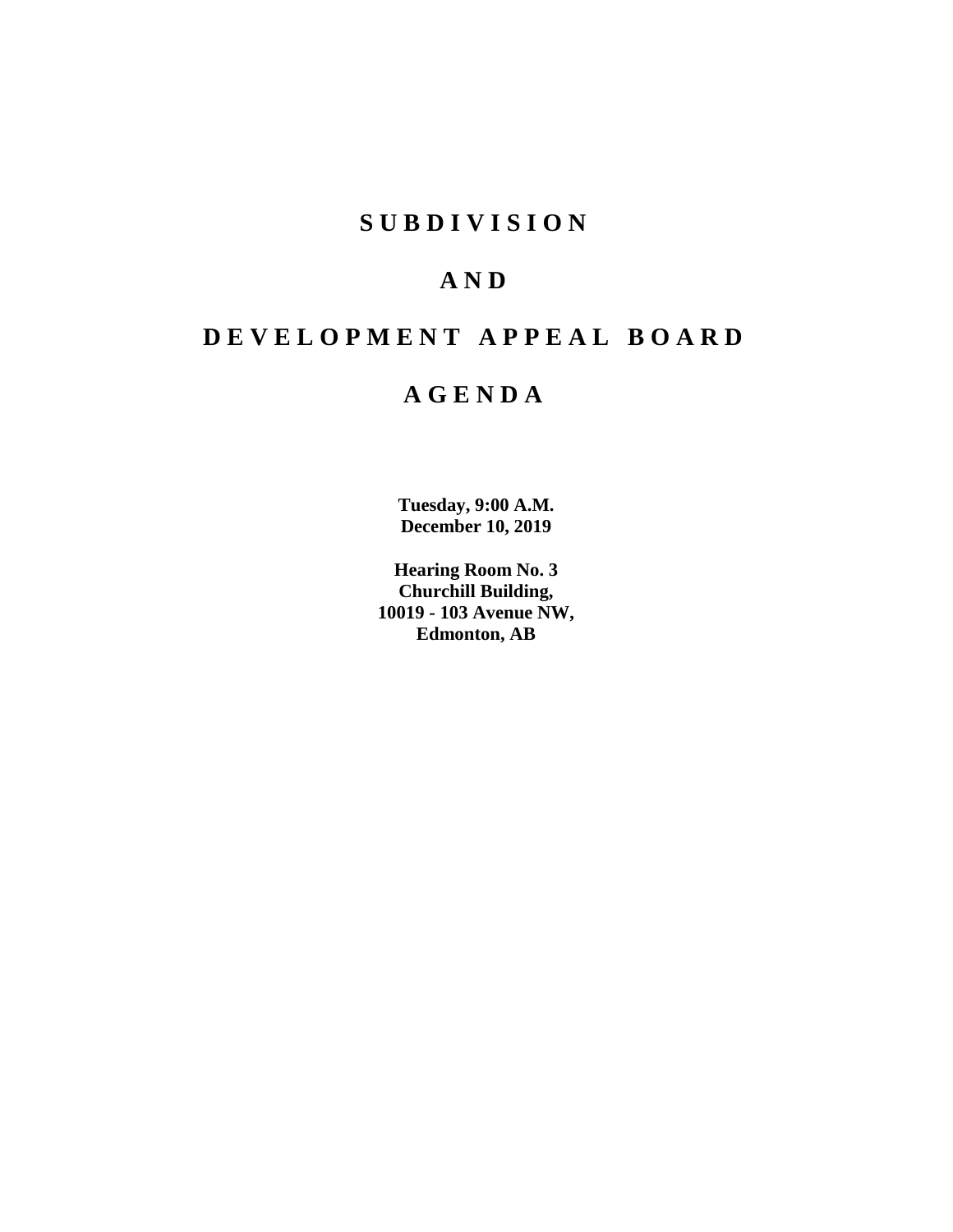## **SUBDIVISION AND DEVELOPMENT APPEAL BOARD HEARING ROOM NO. 3**

| 9:00 A.M. | $SDAB-D-19-193$ | Change the use from a General Retail Store to a<br>Liquor Store, limited to 275 square metres<br>(Proposed Floor Area 165 square metres) |  |
|-----------|-----------------|------------------------------------------------------------------------------------------------------------------------------------------|--|
|           |                 | 10615 - 82 Avenue NW,<br>10631 - 82 Avenue NW<br>Project No.: 325661133-002                                                              |  |
|           |                 |                                                                                                                                          |  |

*NOTE: Unless otherwise stated, all references to "Section numbers" refer to the authority under the Edmonton Zoning Bylaw 12800.*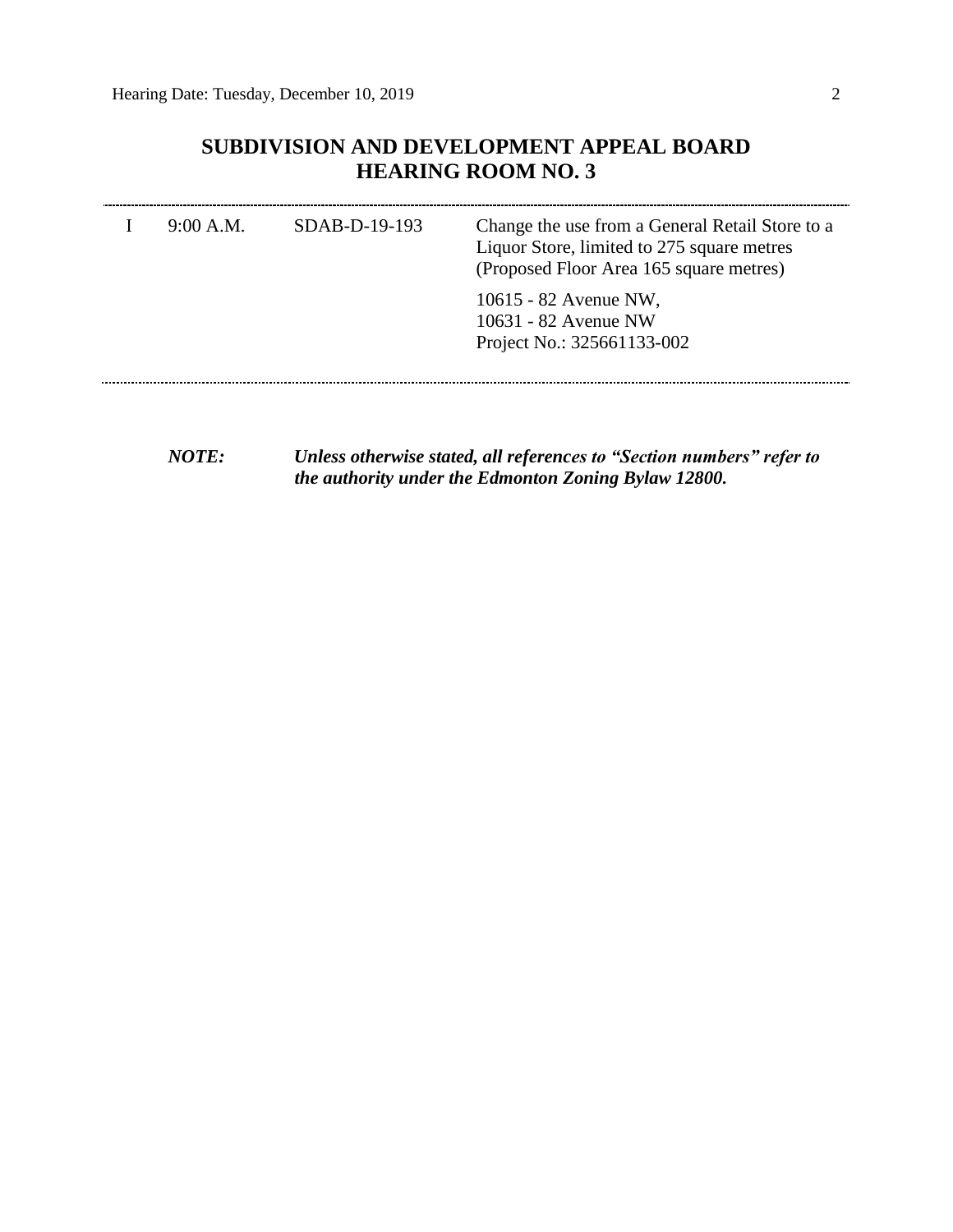| <b>ITEM I: 9:00 A.M.</b> |                                                        | FILE: SDAB-D-19-193                                                                                                                         |  |  |  |  |
|--------------------------|--------------------------------------------------------|---------------------------------------------------------------------------------------------------------------------------------------------|--|--|--|--|
|                          | AN APPEAL FROM THE DECISION OF THE DEVELOPMENT OFFICER |                                                                                                                                             |  |  |  |  |
|                          | <b>APPELLANT:</b>                                      |                                                                                                                                             |  |  |  |  |
|                          | <b>APPLICATION NO.:</b>                                | 325661133-002                                                                                                                               |  |  |  |  |
|                          | <b>APPLICATION TO:</b>                                 | Change the use from a General Retail<br>Store to a Liquor Store, limited to 275<br>square metres (Proposed Floor Area 165<br>square metres) |  |  |  |  |
|                          | <b>DECISION OF THE</b><br>DEVELOPMENT AUTHORITY:       | Refused                                                                                                                                     |  |  |  |  |
|                          | <b>DECISION DATE:</b>                                  | September 20, 2019                                                                                                                          |  |  |  |  |
|                          | <b>DATE OF APPEAL:</b>                                 | October 11, 2019                                                                                                                            |  |  |  |  |
|                          | MUNICIPAL DESCRIPTION<br>OF SUBJECT PROPERTY:          | 10615 / 10631 - 82 Avenue NW                                                                                                                |  |  |  |  |
|                          | <b>LEGAL DESCRIPTION:</b>                              | Plan 5809KS Blk 64 Lot 6, Plan 5809KS<br><b>Blk 64 Lot 7</b>                                                                                |  |  |  |  |
|                          | ZONE:                                                  | DC <sub>1</sub><br>Development<br>Control<br>Direct<br>Provision (Bylaw 17848)                                                              |  |  |  |  |
|                          | <b>OVERLAY:</b>                                        | N/A                                                                                                                                         |  |  |  |  |
|                          | STATUTORY PLAN:                                        | Strathcona Area Redevelopment Plan                                                                                                          |  |  |  |  |
|                          |                                                        |                                                                                                                                             |  |  |  |  |

*Grounds for Appeal*

The Appellant provided the following reasons for appealing the decision of the Development Authority:

> We are solicitors for ONE Properties Inc., whose application for a development permit (made through their agent, Stantec Consulting Ltd.) for a Change of Use from General Retail Store to a Liquor Store at the above captioned address was refused by the Development Authority. We hereby appeal the refusal of our client's development permit application on the grounds that:

 Major and Minor Alcohol Sales (now Liquor Stores) are Permitted Uses within Areas 3 and 4 of the DC1 District;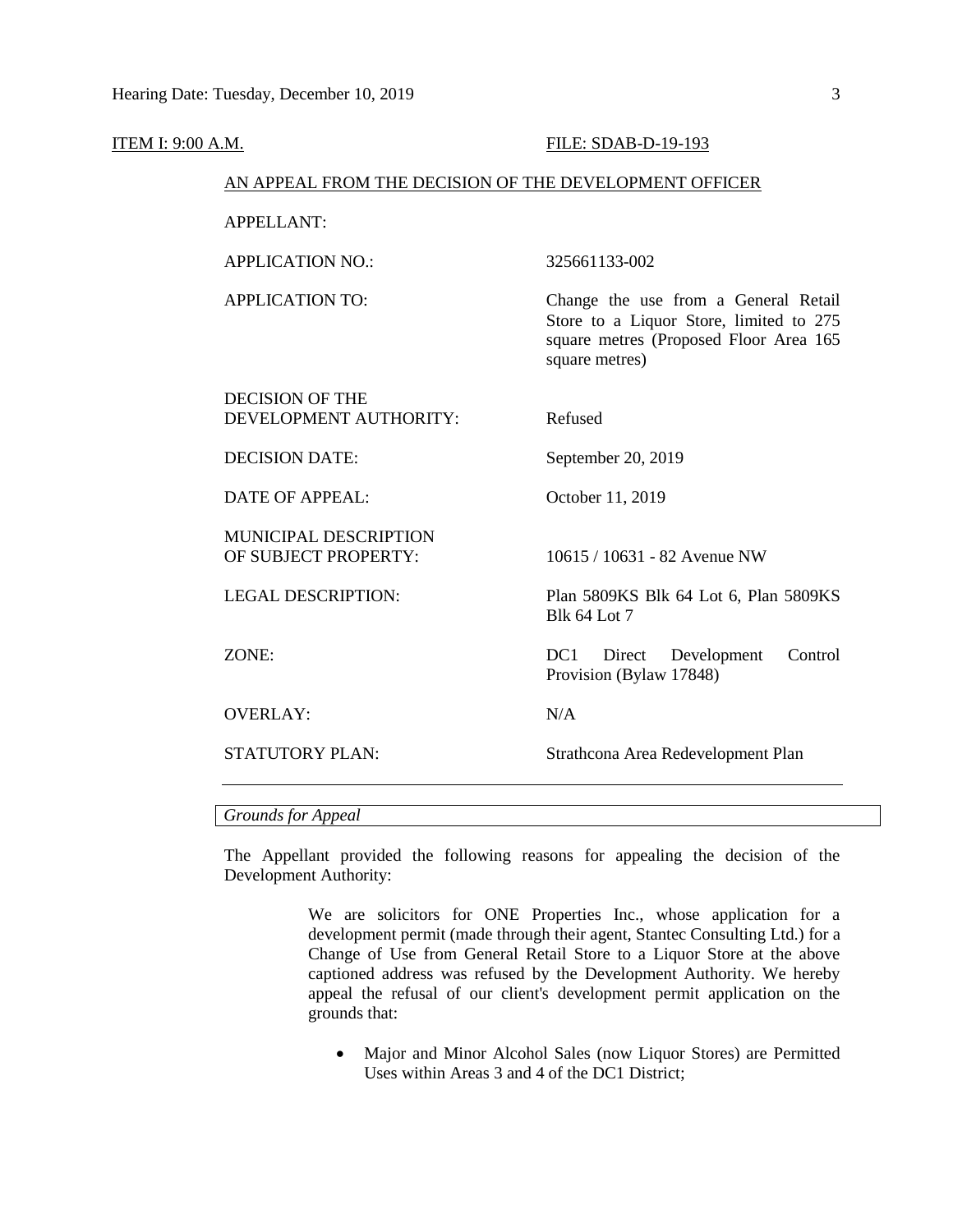- The proposed Liquor Store Use is appropriate at the subject location;
- The proposed Liquor Store Use will not unduly interfere with the amenities of the neighbourhood or materially interfere with or affect the use, enjoyment or value of neighbouring parcels of land; and
- Such further and other grounds as may be presented at the hearing of the within appeal.

#### *General Matters*

**The Subdivision and Development Appeal Board made and passed the following motion on November 6, 2019:** 

**"That the appeal hearing be scheduled for December 10 or 11, 2019, at the verbal request of Legal Counsel for the Appellant."**

#### **Appeal Information:**

The *Municipal Government Act*, RSA 2000, c M-26 states the following:

#### **Grounds for Appeal**

**685(1)** If a development authority

- (a) fails or refuses to issue a development permit to a person,
- (b) issues a development permit subject to conditions, or
- (c) issues an order under section 645,

the person applying for the permit or affected by the order under section 645 may appeal to the subdivision and development appeal board.

#### **Appeals**

**686(1)** A development appeal to a subdivision and development appeal board is commenced by filing a notice of the appeal, containing reasons, with the board,

- (a) in the case of an appeal made by a person referred to in section 685(1)
	- (i) with respect to an application for a development permit,
		- (A) within 21 days after the date on which the written decision is given under section 642, […]

**685(4)** Despite subsections (1), (2) and (3), if a decision with respect to a development permit application in respect of a direct control district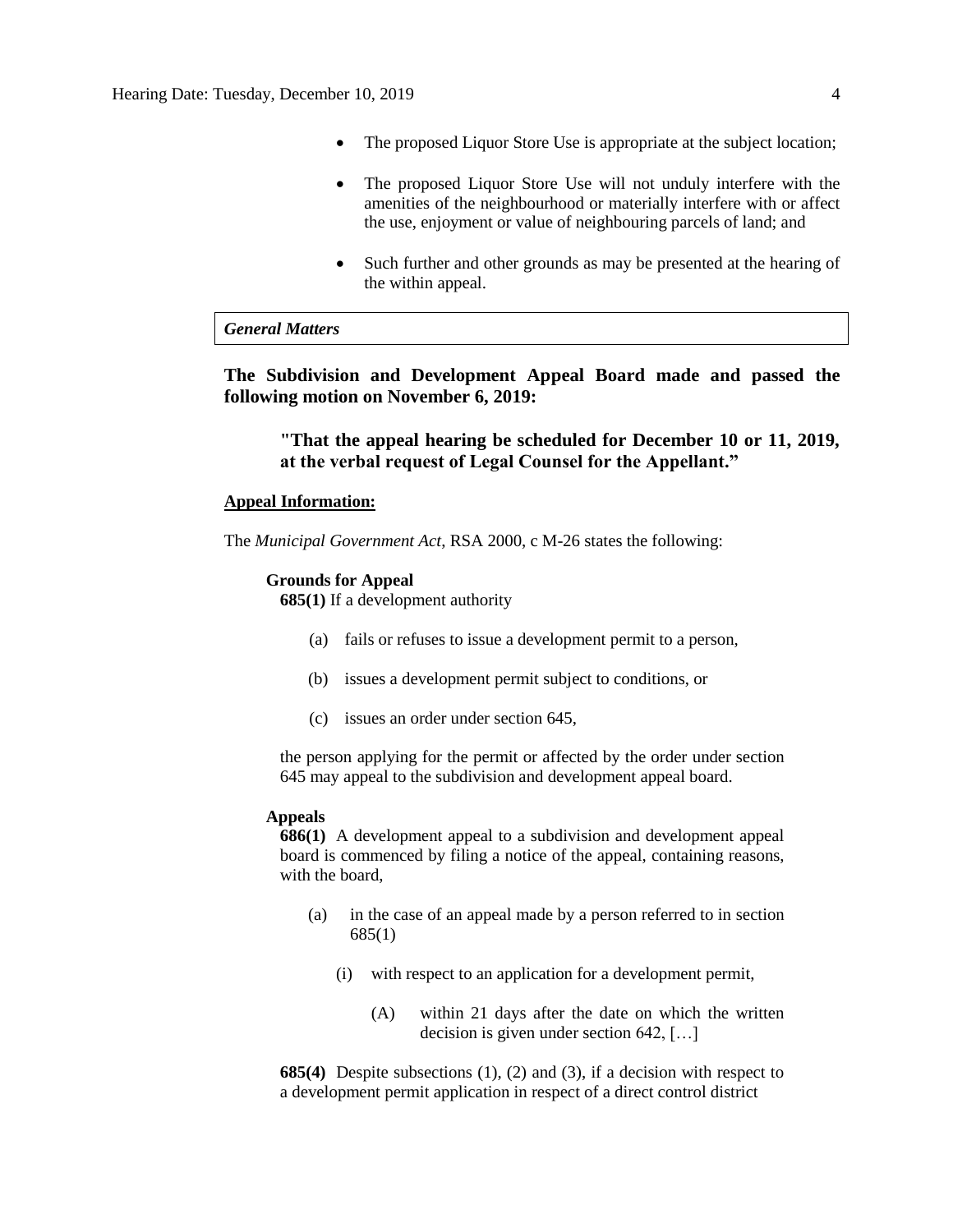- (a) …
- (b) is made by a development authority, the appeal is limited to whether the development authority followed the directions of council, and if the subdivision and development appeal board

finds that the development authority did not follow the directions it may, in accordance with the directions, substitute its decision for the development authority's decision.

### **General Provisions from the** *DC1 (Bylaw 17848) Direct Development Control Provision ("DC1")***:**

Under section 3, **Uses (Areas 3 and 4)**:

- …
- p. Major Alcohol Sales
- …
- r. Minor Alcohol Sales

…

Under section 1, the **General Purpose** of the **DC1** is:

To provide the opportunity for high density development that accommodates a wide variety of uses including pedestrian oriented commercial, high rise and ground oriented residential that contributes to an inviting "Whyte Avenue" pedestrian environment.

#### **General Provisions from the** *Edmonton Zoning Bylaw:*

### Section 3.2 provides the following with respect to **Provisions for existing Development Permits and Direct Control Provisions**:

1. For the purpose of any Development Permit of Direct Control Provision:

…

- l. Major Alcohol Sales is deemed to be Liquor Stores.
- m. Minor Alcohol Sales is deemed to be Liquor Stores, limited to  $\frac{275 \text{ m}^2}{.}$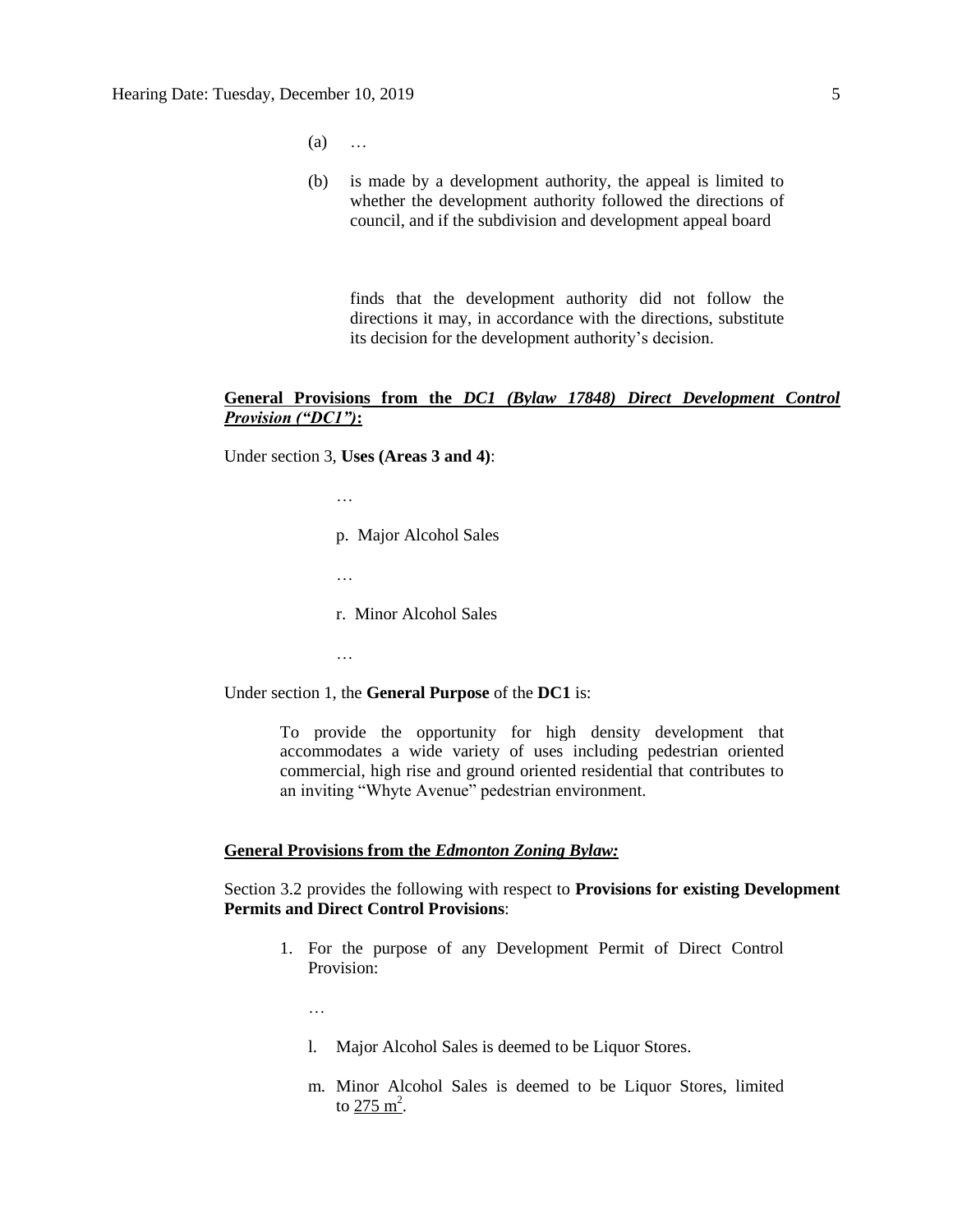Under section 7.4(30), **Liquor Stores** means:

development used for the retail sale of any and all types of alcoholic beverages to the public for off-site consumption. This Use may include retail sales of related products such as soft drinks and snack foods.

*Section 85 – Liquor Stores* 

…

### **1. Any Liquor Store shall not be located less than [500 m](https://webdocs.edmonton.ca/InfraPlan/zoningbylaw/ZoningBylaw/Measurements/im500.htm) from any other Liquor Store.**

- 2. Notwithstanding subsection 85(1), a Liquor Store may be located less than [500 m](https://webdocs.edmonton.ca/InfraPlan/zoningbylaw/ZoningBylaw/Measurements/im500.htm) from any other Liquor Store if located:
	- a. outside the boundary shown in Appendix 1 to Section 85, provided:
		- i. the Liquor Stores are located on separate Sites, and
		- ii. at least one Liquor Store is located on a Site greater than 2.5 ha in size that is zoned [CSCa,](https://webdocs.edmonton.ca/InfraPlan/zoningbylaw/ZoningBylaw/Part2/Special_Areas/960_5_(CSCa)_Ambleside_Shopping_Centre_Zone.htm) [UVCa,](https://webdocs.edmonton.ca/InfraPlan/zoningbylaw/ZoningBylaw/Part2/Special_Areas/960.6_(UVCa)_Ambleside_Urban_Village_Commercial_Zone.htm) [GVC,](https://webdocs.edmonton.ca/InfraPlan/zoningbylaw/ZoningBylaw/Part2/Special_Areas/940_6_(GVC)_Griesbach_Village_Centre_Zone.htm) [TC-](https://webdocs.edmonton.ca/InfraPlan/zoningbylaw/ZoningBylaw/Part2/Special_Areas/990_4_(TC-C)_Heritage_Valley_Town_Centre_Commercial_Zone.htm)[C,](https://webdocs.edmonton.ca/InfraPlan/zoningbylaw/ZoningBylaw/Part2/Special_Areas/990_4_(TC-C)_Heritage_Valley_Town_Centre_Commercial_Zone.htm) [DC1,](https://webdocs.edmonton.ca/InfraPlan/zoningbylaw/ZoningBylaw/Part2/Direct/710_(DC1)_Direct_Development_Control_Provision.htm) [DC2,](https://webdocs.edmonton.ca/InfraPlan/zoningbylaw/ZoningBylaw/Part2/Direct/720_(DC2)_Site_Specific_Development_Control_Provision.htm) [CSC,](https://webdocs.edmonton.ca/InfraPlan/zoningbylaw/ZoningBylaw/Part2/Commercial/320_(CSC)_Shopping_Centre_Zone.htm) [CB1,](https://webdocs.edmonton.ca/InfraPlan/zoningbylaw/ZoningBylaw/Part2/Commercial/330_(CB1)_Low_Intensity_Business_Zone.htm) [CB2,](https://webdocs.edmonton.ca/InfraPlan/zoningbylaw/ZoningBylaw/Part2/Commercial/340_(CB2)_General_Business_Zone.htm) [CHY,](https://webdocs.edmonton.ca/InfraPlan/zoningbylaw/ZoningBylaw/Part2/Commercial/350_(CHY)_Highway_Corridor_Zone.htm) [CO](https://webdocs.edmonton.ca/InfraPlan/zoningbylaw/ZoningBylaw/Part2/Commercial/360_(CO)_Commercial_Office_Zone.htm) or [CB3.](https://webdocs.edmonton.ca/InfraPlan/zoningbylaw/ZoningBylaw/Part2/Commercial/370_(CB3)_Commercial_Mixed_Business_Zone.htm)
- 3. For the purposes of Section 85, the  $500 \text{ m}$  separation distance shall be measured from the closest point of the Liquor Store to the closest point of any other approved Liquor Store.
- 4. Any Site containing a Liquor Store shall not be located less than  $100 \text{ m}$  from any Site being used for community or recreation activities, public or private education, or public lands at the time of the application for the Development Permit for the Liquor Store. Sites that are greater than 2.0 ha in size and zoned either CSC or DC2, are exempt from this restriction. For the purposes of this subsection only:
	- a. the [100 m](https://webdocs.edmonton.ca/InfraPlan/zoningbylaw/ZoningBylaw/Measurements/im100.htm) separation distance shall be measured from the closest point of the subject Site boundary to the closest point of another Site boundary, and shall not be measured from Zone boundaries or from the edges of structures;
	- b. the term "community or recreation activities" is limited to Community Recreation Services, as defined in subsection 7.8(1) of this Bylaw, which includes community league buildings and facilities, and children's playgrounds and play areas. This term does not include arenas or other public assembly Uses, Child Care Services, Public Libraries and Cultural Exhibits, or Religious Assembly;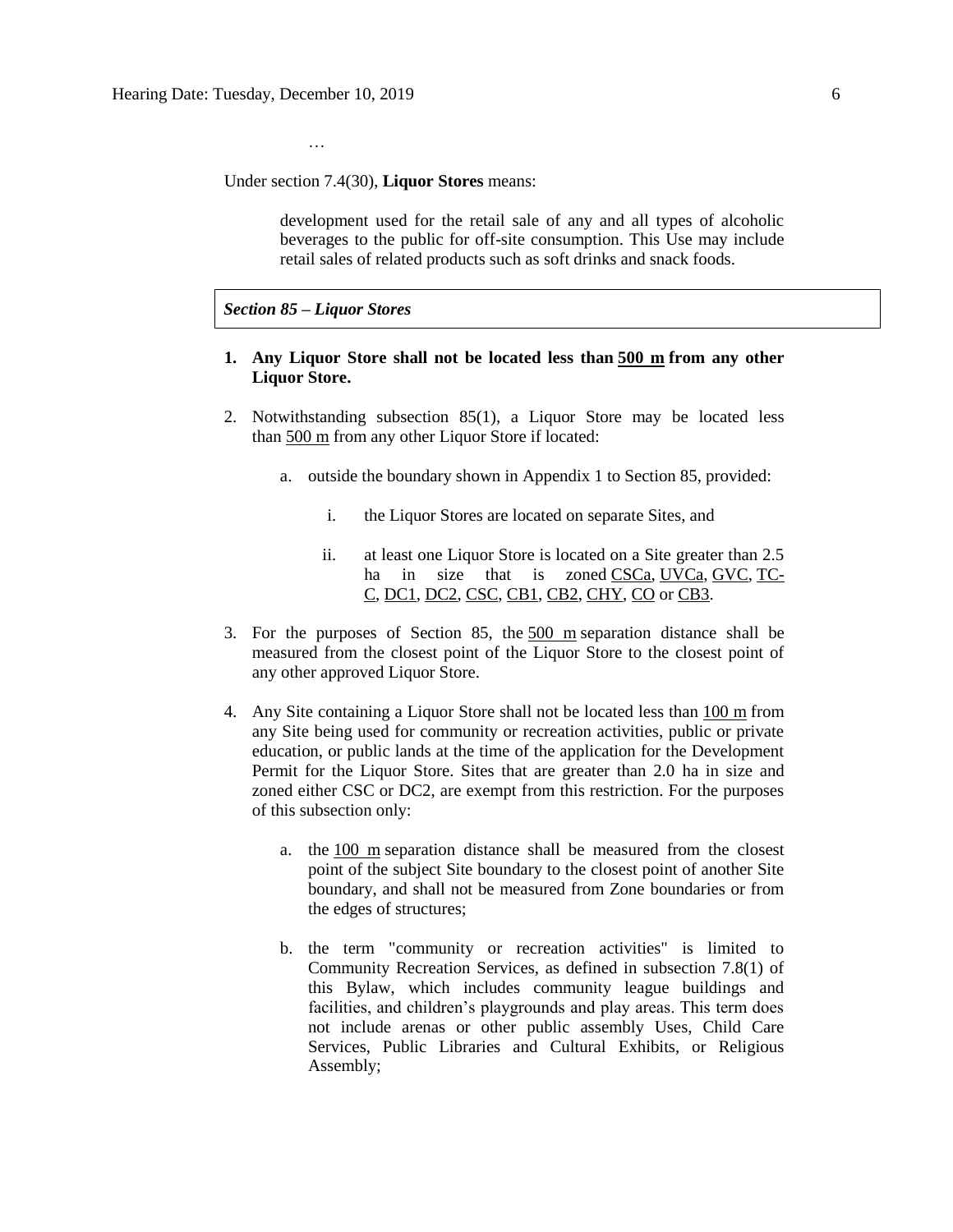- c. the term "public or private education facilities" is limited to elementary through to high schools inclusive only, and does not include dance schools, driving schools or other Commercial Schools; and
- d. the term "public lands" is limited to Sites zoned [AP,](https://webdocs.edmonton.ca/InfraPlan/zoningbylaw/ZoningBylaw/Part2/Urban/530_(AP)_Public_Parks_Zone.htm) and Sites zoned [A.](https://webdocs.edmonton.ca/InfraPlan/zoningbylaw/ZoningBylaw/Part2/Urban/540_(A)_Metropolitan_Recreation_Zone.htm)
- 5. Notwithstanding Section 11 of this Bylaw, a Development Officer shall not grant a variance to subsection 85(4).
- **6. Notwithstanding Section 11 of this Bylaw, a Development Officer shall only grant a variance to subsection 85(1) or subsection 85(2) as outlined in subsections 85(7), 85(8) and 85(9).**
- 7. When the Development Officer receives an application for a Development Permit that is for the purpose of accommodating the temporary relocation of an approved Liquor Store within 500 m of its original location, a variance to subsection  $85(1)$  or subsection  $85(2)$  may be granted where:
	- a. the application for the Development Permit is for a Temporary Development, in order to limit the introduction of an additional Liquor Store within [500 m](https://webdocs.edmonton.ca/InfraPlan/zoningbylaw/ZoningBylaw/Measurements/im500.htm) of the original approved Development Permit;
	- b. the temporary location for any Liquor Store is not within  $500 \text{ m}$  of any legally conforming Liquor Store; and
	- c. the application for a Development Permit will not result in a total Floor Area for a Liquor Store that is 10.0% greater than the Floor Area of the existing approved Liquor Store, to a maximum increase of  $50 \text{ m}^2$ .
- 8. When a Development Officer receives an application for a Development Permit that is for the purpose of accommodating the reversion of an existing approved Liquor Store back to its original location on a Site, a variance of subsection 85(1) or subsection 85(2) may only be granted where the application for the reversion is submitted to the Development Officer within 5 years of the date of vacating the original location and the application will not result in a total Floor Area that is greater than the original approved Liquor Store.
- 9. The issuance of a Development Permit which contains a variance pursuant to subsection 85(7) shall be issued as a Temporary Development for a duration of up to 5 years or less, to be determined by the Development Officer.
- 10. The Development Officer may require lighting, signage or screening measures that ensure the proposed development is compatible with adjacent or nearby Residential Uses or Commercial Uses.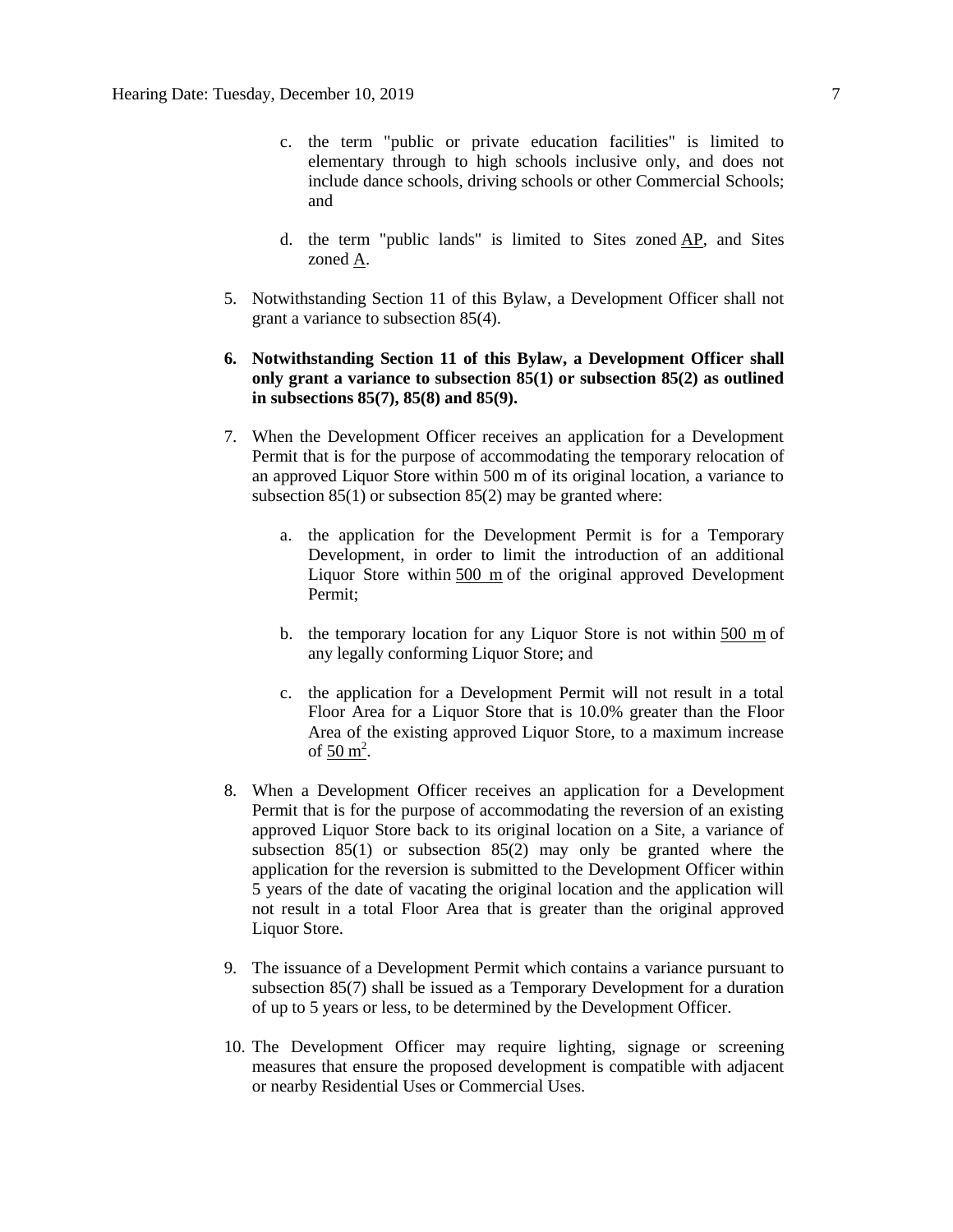- 11. Liquor Stores shall include the following to allow for natural surveillance to promote safe surroundings:
	- a. Customer access is oriented to:
		- i. a public or internal roadway, other than a Lane;
		- ii. a shopping centre parking lot in front of the store; or
		- iii. a mall access that allows visibility from the interior of the mall into the store.
	- b. Premises located at ground level shall include:
		- i. Ample transparency to maintain sight lines into and out of the premises. To ensure transparency and sight lines are maintained:
			- 1. Not more than 10% of the windows may be covered by Signs, the remainder shall be clear, untinted, and free from obstruction.
		- ii. Outdoor lighting is required to provide a well-lit environment for pedestrians entering and exiting the premises and to illuminate the property. The Development Officer shall require the applicant to provide a plan showing the location and details of perimeter lighting to ensure adequate lighting.
		- iii. Landscaping shall be located such that it does not obstruct sight lines into the premises.

#### [Appendix 1: Liquor Stores Non-exemption Area to 500 m Separation Distance](https://webdocs.edmonton.ca/InfraPlan/zoningbylaw/ZoningBylaw/Part1/Special_Land/85._Appendix_1__Major_Alcohol_Sales_and_Minor_Alcohol_Sales_Non-exemption_Area_to_500_m_Separation_Distance.htm)

#### **Development Officer's Determination**

**1) Section 85(1) - Any Liquor Store shall not be located less than 500 m from any other Liquor Store.**

**Proposed: 284m away from an existing Liquor Store location (10768 - 82 Avenue NW, Project no:661483-001). Deficient by: 216m** [unedited]

### Notice to Applicant/Appellant

Provincial legislation requires that the Subdivision and Development Appeal Board issue its official decision in writing within fifteen days of the conclusion of the hearing.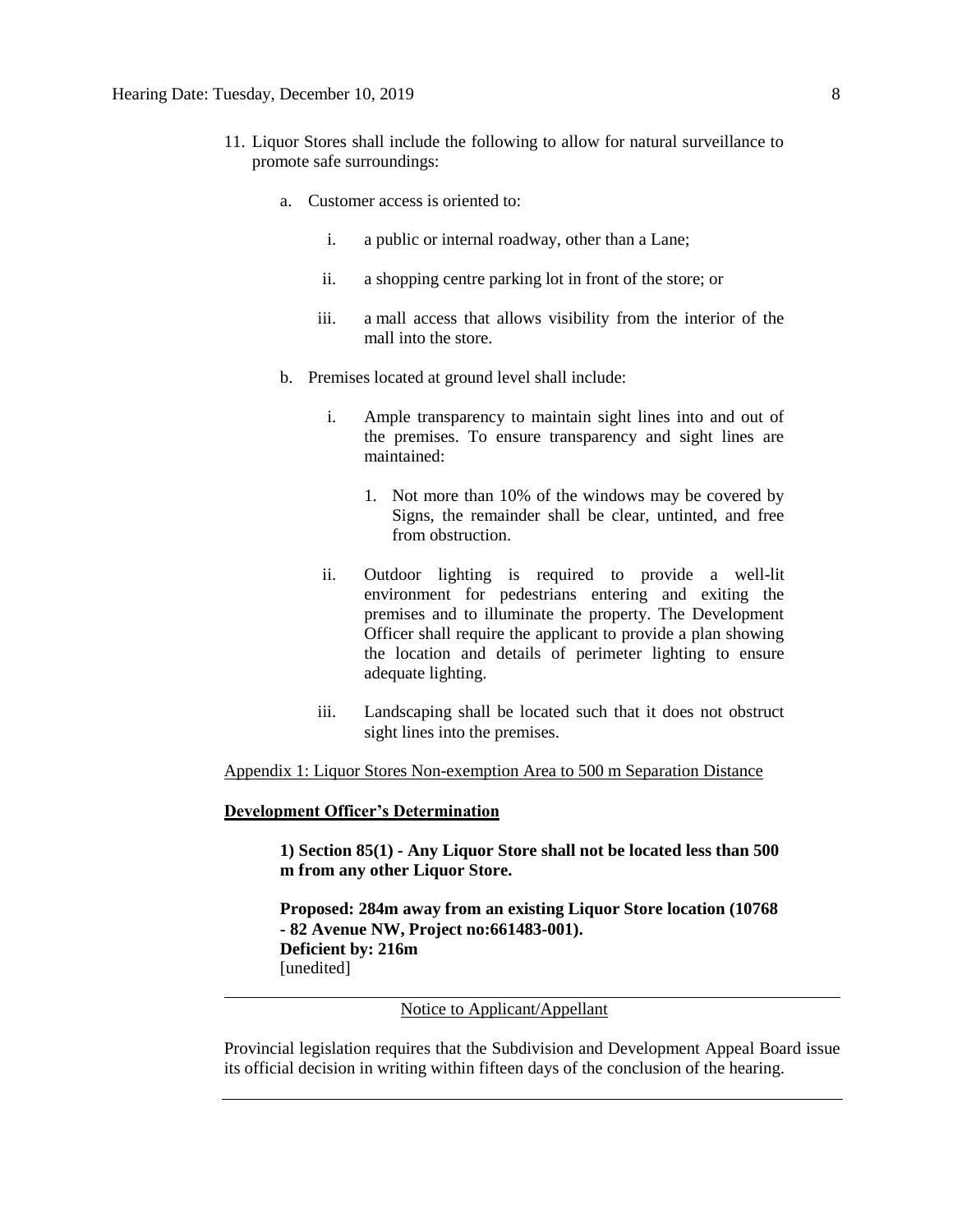|                                                                                                                                    |                                                             |                                                                       | Project Number: 325661133-002<br><b>Application Date:</b><br>JUL 17, 2019 |  |  |  |  |  |
|------------------------------------------------------------------------------------------------------------------------------------|-------------------------------------------------------------|-----------------------------------------------------------------------|---------------------------------------------------------------------------|--|--|--|--|--|
| <b>Imonton</b>                                                                                                                     | Printed:<br>October 15, 2019 at 10:38 AM<br>Page:<br>1 of 1 |                                                                       |                                                                           |  |  |  |  |  |
| <b>Application for</b>                                                                                                             |                                                             |                                                                       |                                                                           |  |  |  |  |  |
| <b>Major Development Permit</b>                                                                                                    |                                                             |                                                                       |                                                                           |  |  |  |  |  |
| This document is a Development Permit Decision for the development application described below.                                    |                                                             |                                                                       |                                                                           |  |  |  |  |  |
| Applicant                                                                                                                          |                                                             | Property Address(es) and Legal Description(s)<br>10615 - 82 AVENUE NW |                                                                           |  |  |  |  |  |
|                                                                                                                                    |                                                             |                                                                       |                                                                           |  |  |  |  |  |
|                                                                                                                                    |                                                             | Plan 5809KS Blk 64 Lot 6<br>10631 - 82 AVENUE NW                      |                                                                           |  |  |  |  |  |
|                                                                                                                                    |                                                             | Plan 5809KS Blk 64 Lot 7                                              |                                                                           |  |  |  |  |  |
|                                                                                                                                    |                                                             | <b>Specific Address(es)</b>                                           |                                                                           |  |  |  |  |  |
|                                                                                                                                    | Suite:                                                      | 10617 - 82 AVENUE NW                                                  |                                                                           |  |  |  |  |  |
|                                                                                                                                    |                                                             | Entryway: 10617 - 82 AVENUE NW                                        |                                                                           |  |  |  |  |  |
|                                                                                                                                    |                                                             | Building: 8122 - 106 STREET NW                                        |                                                                           |  |  |  |  |  |
| <b>Scope of Application</b>                                                                                                        |                                                             |                                                                       |                                                                           |  |  |  |  |  |
| To change the use from a General Retail Store to a Liquor Store, limited to 275m2 (Proposed Floor Area 165m2).                     |                                                             |                                                                       |                                                                           |  |  |  |  |  |
| <b>Permit Details</b>                                                                                                              |                                                             |                                                                       |                                                                           |  |  |  |  |  |
| <b>Class of Permit:</b>                                                                                                            | <b>Contact Person:</b>                                      |                                                                       |                                                                           |  |  |  |  |  |
| Gross Floor Area (sq.m.):                                                                                                          |                                                             | Lot Grading Needed?: N                                                |                                                                           |  |  |  |  |  |
| New Sewer Service Required: N                                                                                                      |                                                             | NumberOfMainFloorDwellings:                                           |                                                                           |  |  |  |  |  |
| Site Area (sq. m.): 804.8                                                                                                          |                                                             | Stat. Plan Overlay/Annex Area: Main Street Overlay                    |                                                                           |  |  |  |  |  |
| I/We certify that the above noted details are correct.                                                                             |                                                             |                                                                       |                                                                           |  |  |  |  |  |
| Applicant signature:                                                                                                               |                                                             |                                                                       |                                                                           |  |  |  |  |  |
| <b>Development Application Decision</b><br>Refused                                                                                 |                                                             |                                                                       |                                                                           |  |  |  |  |  |
| Issue Date: Sep 20, 2019 Development Authority: SHAH, NIKHIL                                                                       |                                                             |                                                                       |                                                                           |  |  |  |  |  |
|                                                                                                                                    |                                                             |                                                                       |                                                                           |  |  |  |  |  |
| <b>Reason for Refusal</b><br>1) Section 85(1) - Any Liquor Store shall not be located less than 500 m from any other Liquor Store. |                                                             |                                                                       |                                                                           |  |  |  |  |  |
| Proposed: 284m away from an existing Liquor Store location (10768 - 82 Avenue NW, Project no:661483-001).<br>Deficient by: 216m    |                                                             |                                                                       |                                                                           |  |  |  |  |  |
|                                                                                                                                    |                                                             |                                                                       |                                                                           |  |  |  |  |  |
| <b>Rights of Appeal</b>                                                                                                            |                                                             |                                                                       |                                                                           |  |  |  |  |  |
| The Applicant has the right of appeal within 21 days after the date on which the decision is made, as outlined in Section 683      |                                                             |                                                                       |                                                                           |  |  |  |  |  |
| through 689 of the Municipal Government Act.                                                                                       |                                                             |                                                                       |                                                                           |  |  |  |  |  |
|                                                                                                                                    |                                                             |                                                                       |                                                                           |  |  |  |  |  |
| Fees                                                                                                                               |                                                             |                                                                       |                                                                           |  |  |  |  |  |
| <b>Fee Amount</b><br><b>Amount Paid</b>                                                                                            |                                                             | Receipt#                                                              | <b>Date Paid</b>                                                          |  |  |  |  |  |
| \$281.00<br>Major Dev. Application Fee<br><b>Total GST Amount:</b><br>\$0.00                                                       | \$281.00                                                    | 06122455                                                              | Sep 06, 2019                                                              |  |  |  |  |  |
| <b>Totals for Permit:</b><br>\$281.00                                                                                              | \$281.00                                                    |                                                                       |                                                                           |  |  |  |  |  |
|                                                                                                                                    |                                                             |                                                                       |                                                                           |  |  |  |  |  |
|                                                                                                                                    |                                                             |                                                                       |                                                                           |  |  |  |  |  |
|                                                                                                                                    | THIS IS NOT A PERMIT                                        |                                                                       |                                                                           |  |  |  |  |  |
|                                                                                                                                    |                                                             |                                                                       |                                                                           |  |  |  |  |  |